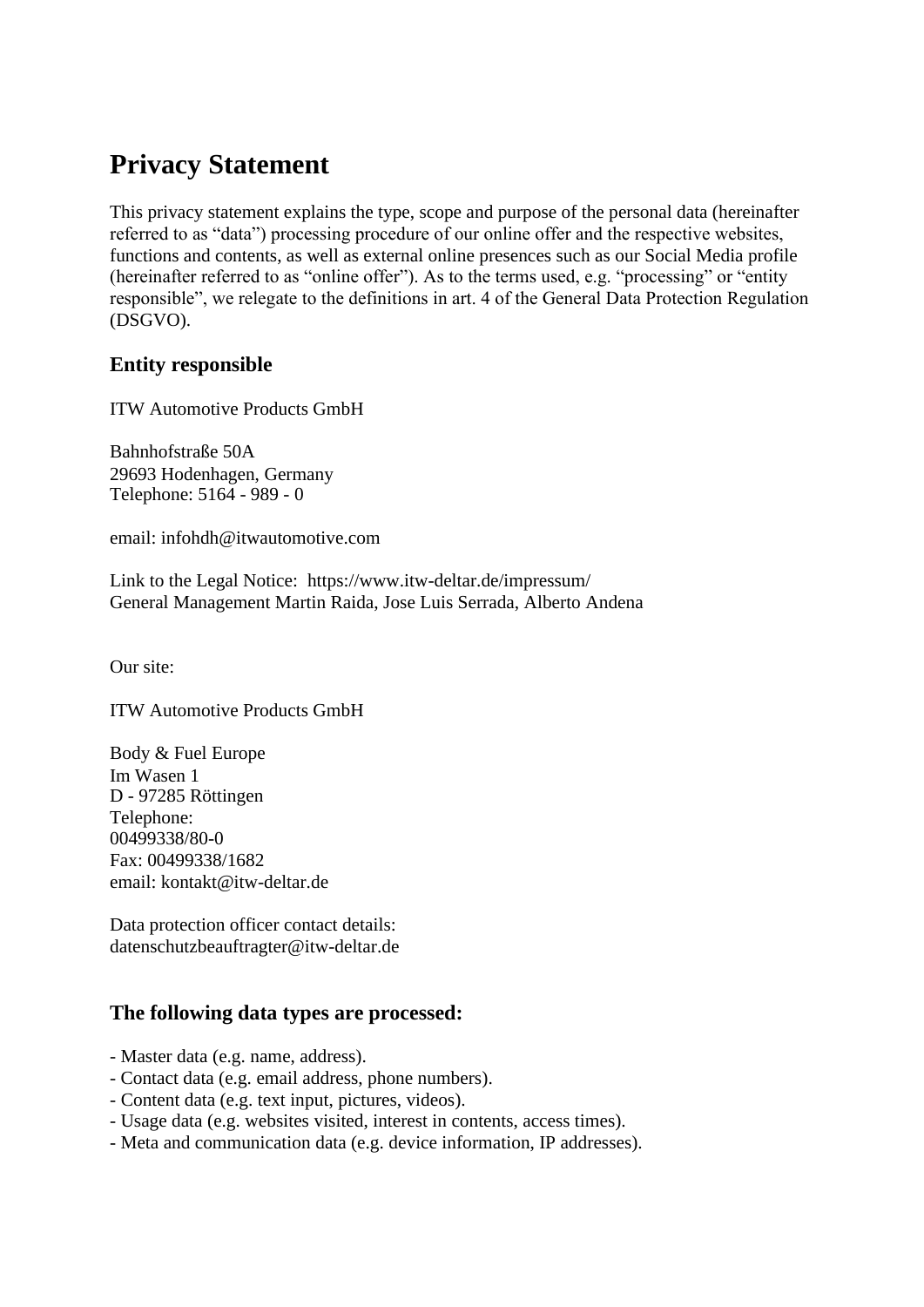# **Categories of persons concerned**

Visitors and users of the online offers (hereinafter collectively referred to as "users")

#### **Data processing purpose**

- Provision of our online offer, its functions and contents.
- Response to contact inquiries and communication with users.
- Security measures.
- Range-of-coverage measurement/Marketing

# **Terms used**

"Personal data" comprises all information which refers to an identified or non-identifiable natural person (hereinafter referred to as "person concerned"); a natural person is referred to as identifiable if identification is possible via assignment to an identifier such as name, ID number, site data or online ID (e.g. cookie), or to one or several particular characteristics indicating the physical, physiological, genetic, mental, economic, cultural or social identity of such natural person.

"Processing" is each action carried out with or without the help of automated procedures, or each line of action connected to personal data. The term is far-reaching and includes virtually all data handling actions.

"Pseudonymization" is the processing of personal data in a manner which no longer allows any assignment of personal data to one specific person without the use of additional information if such additional information is stored separately and is subject to technical and organizational measures which guarantee that the personal data are not assigned to an identified or identifiable natural person.

"Profiling" is any type of automated processing of personal data which uses personal data for the evaluation of personal aspects related to a natural person, in particular for the analysis or forecast of aspects regarding a natural person's work performance, economic situation, health, personal preferences, interests, reliability, behavior, place or change of residence.

"Person responsible" is the natural person or legal entity, government authority, institution or similar who or which decides autonomously or jointly upon the purpose and means of personal data processing.

"Processor" is a natural person or a legal entity, government authority, institution or similar who or which processes personal data on behalf of the person responsible.

#### **Relevant legal basis**

As required by art. 13 DSGVO we shall inform you of the legal basis of our data processing procedure. The following applies if the legal basis is not clearly stated in the data protection statement: Legal basis for the procurement of consent is art. 6 par. 1 lit. a and art. 7 DSGVO, the legal basis for the processing of data in order to provide our services and execute contractual action and to reply to inquiries is art. 6 par. 1 lit. b DSGVO, the legal basis for the processing of data for the execution of our legal requirement is art. 6 par. 1 lit. c DSGVO, and the basis for the processing of data in order to protect our rightful interests is art. 6 par. 1 lit. f DSGVO. Should vital interests of the person concerned or of any other natural person require the processing of personal data, art. 6 par. 1 lit. d DSGVO serves as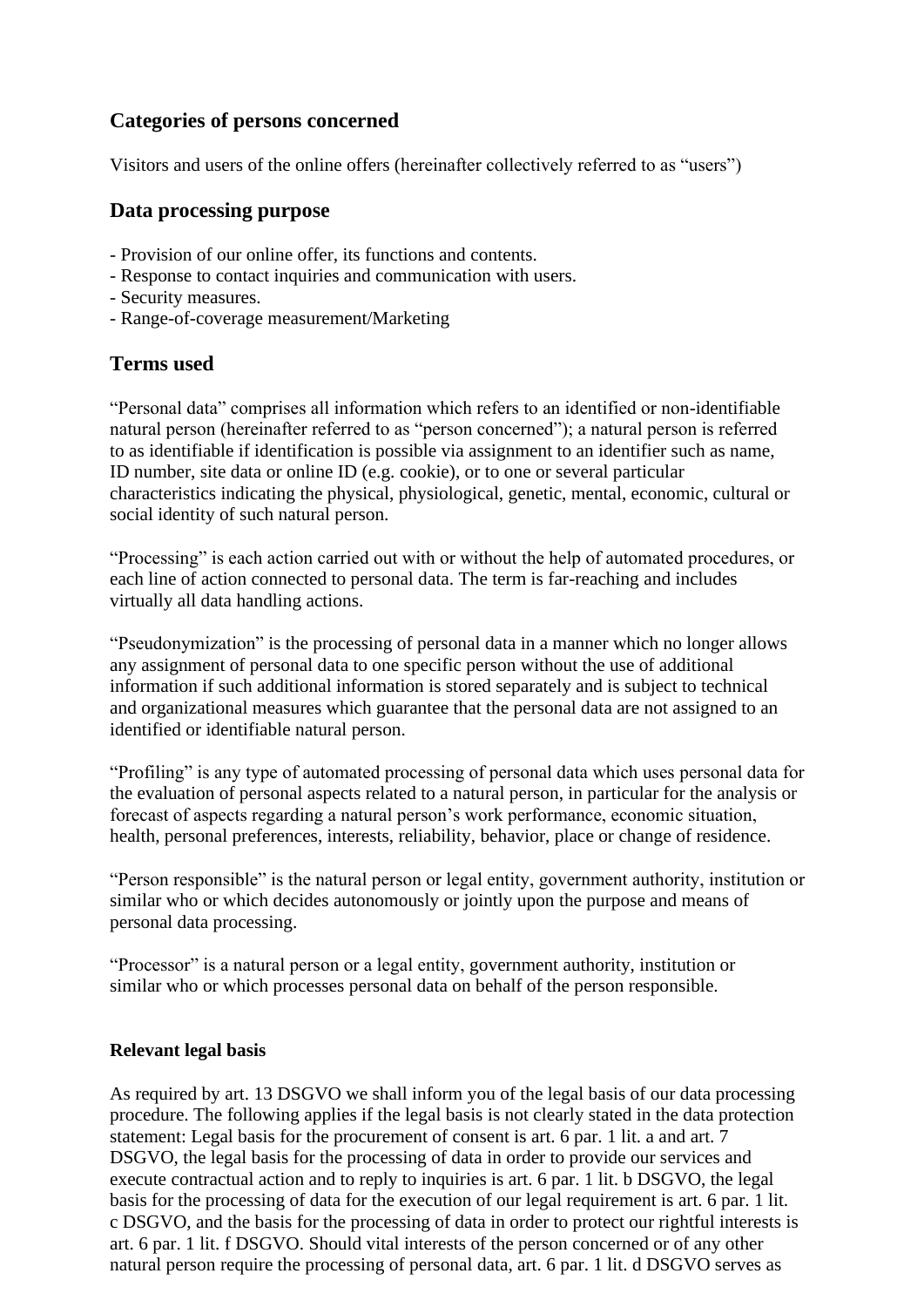legal basis.

## **Security measures**

We take suitable technical and organizational measures as set forth by art. 32 DSGVO considering the state of the art, the implementation cost and the type, scope, circumstances and purpose of processing as well as of the various probabilities of occurrence and severity of risk for the rights and freedom of natural persons in order to guarantee a security level which meets such risks.

These measures are, in particular, the assurance of confidentiality, integrity and availability of data by verification of the physical access to the data and the respective access, input, forwarding, assurance of availability and disconnection. We also put measures in place which guarantee the exercise of rights of those concerned, the deletion of data and response to endangerment of data. We furthermore take the protection of personal data into account as early as during the development and/or selection of hardware, software and procedures according to the principle of data protection by technology design and by data-friendly presetting (art. 25 DSGVO).

# **Collaboration with data processors and third parties.**

If we disclose data within the framework of our processing procedure to other persons and companies (data processors or third parties), pass them on or grant them access to the data, we do so based on legal permission (e.g. if data transmission to a third party, for example a payment service provider, is required for contractual performance as set forth in art. 6 par. 1 lit. b DSGVO) granted by you, required by law or based on our rightful interests (e.g. use of authorized representatives, webhosts, etc.).

If we contract third parties for the processing of data based on a so-called "order processing contract", we adhere to the regulations of art. 28 DSGVO.

# **Transmission into third countries**

If we process data in a third country (i.e. outside of the European Union (EU) or the European Economic Area (EEA)) or if data are processed within the framework of the usage of third-party services or the disclosure and/or transmission of data to third parties, this is done exclusively for the fulfillment of our (pre)contractual duties, on the basis of your consent, due to a legal obligation or based on our rightful interests. Subject to legal and contractual consent, we process data or have data processed in a third country only in presence of the special prerequisites set forth in art. 44 et sqq. DSGVO. This means that processing is carried out, for example, on the basis of special guarantees such as the officially recognized ascertainment of an EU-compliant data protection level (e.g. by the "Privacy Shield" in case of the USA) or the adherence to officially recognized special contractual obligations (so-called "standard contract clauses").

# **Rights of the persons concerned**

You have the right to request confirmation whether specific data are processed and to be provided information on these data and on further information and copies of the data as set forth in art. 15. DSGVO.

According to art. 16 DSGVO you also have the right to request completion or correction of any incorrect data concerning your person.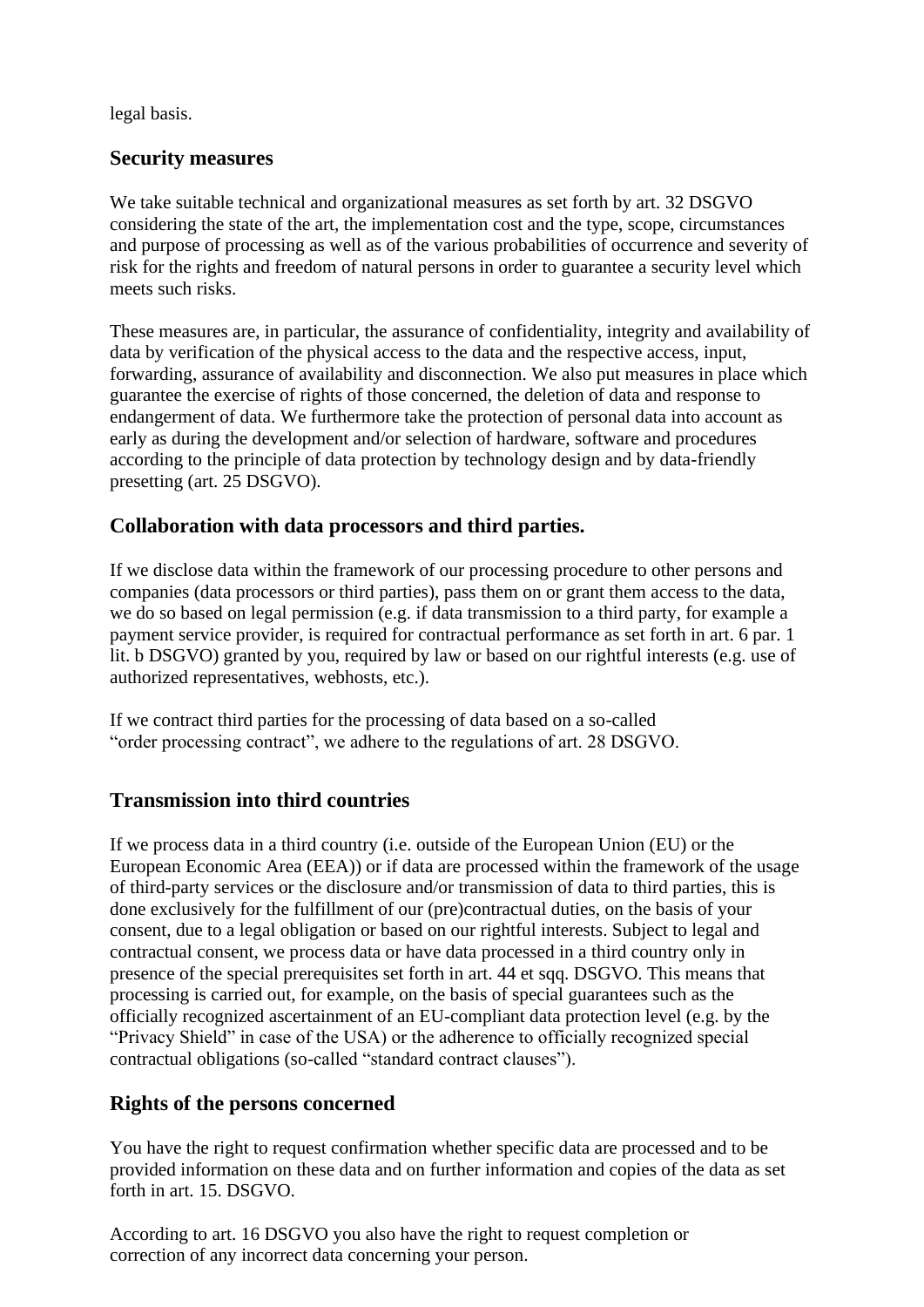Art. 17 DSGVO grants you the right to request immediate deletion of the data concerned or to request limited processing of such data as set forth in art. 18 DSGVO.

According to art. 20 DSGVO you have the right to request access to the data you made available to us and to demand their transmission to others in authority.

According to art. 77 DSGVO you furthermore have the right to file a complaint with the regulating authority in charge.

## **Right of withdrawal**

You have the right to withdraw granted consent as set forth in art. 7 par. 3 DSGVO with effect for the future.

#### **Right of objection**

You can object to the future processing of the data concerning your person as set forth in art. 21 DSGVO. You can object in particular to data processing for the purpose of direct advertising.

## **Cookies and right to objection in case of direct advertising**

"Cookies" are small files stored on the computers of the users. Such cookies can store different tasks.

A cookie is primarily used to store information on the user (or the device in which the cookie is stored) during or after the user's visit of an online offer. Temporary cookies, also called "session cookies" or "transient cookies", are cookies which are deleted when the user exits the online offer and shuts the browser. These cookies can store, for example, the contents of a shopping cart in an online shop or a login status.

Cookies are called "permanent" or "persistent" if they remain stored after closure of the browser. These cookies save, for example, the login status for a renewed user access after several days. These cookies may also save the user interests which are then used for range measurement or marketing purposes. "Third-party cookies" are cookies offered by providers which are not those responsible for the online offer (the cookies of the entity responsible for the online offer are called "first-party cookies").

We can use temporary and permanent cookies and clarify their usage within the framework of our data protection statement.

If you do not wish the storage of cookies on your computer, you are asked to deactivate the respective option in the browser settings. Stored cookies can be deleted in the browser settings. The deactivation of cookies may cause functional limitations to the online offer.

You can file your general objection to the use of cookies for online marketing by service providers, especially if it concerns tracking, via the US American page <http://www.aboutads.info/choices/> or the EU page [http://www.youronlinechoices.com/.](http://www.youronlinechoices.com/) The storage of cookies can also be prevented by deactivation in the browser settings. Please note that in case of deactivation you might no longer be able to use all functions of the online offer.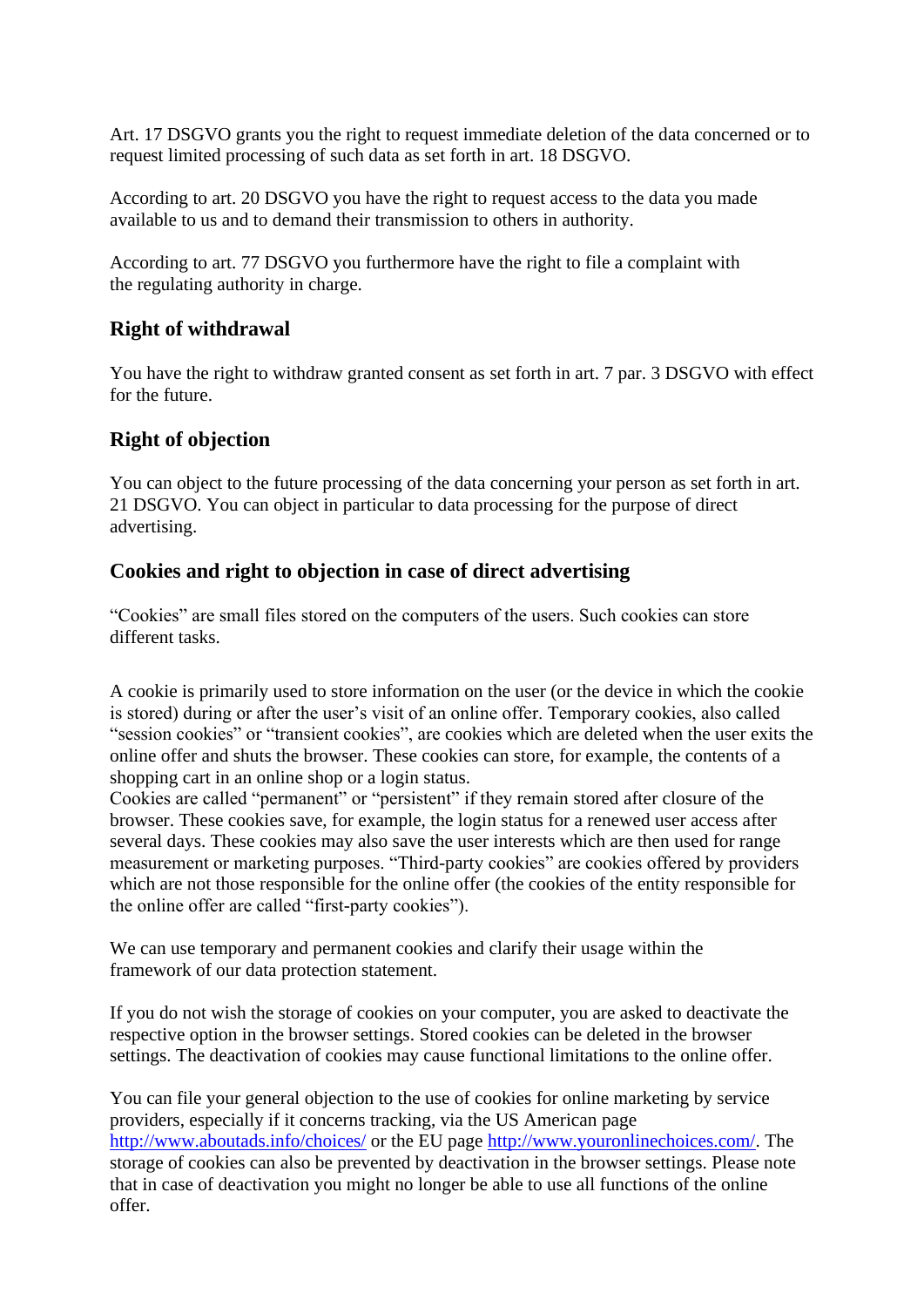# **Deletion of data**

The data processed by us are deleted or their processing limited as set forth in art. 17 and 18 DSGVO. Unless explicitly stated in this data protection statement, the data stored by us are deleted as soon as they are no longer required for their purpose and their deletion is not contradicted by any legal storage obligations. If the data are not deleted because they are needed for other and legally allowed purposes, their processing will be limited. i.e. the data are blocked and not processed for other purposes. This applies, for example, to data which must be stored for commercial or tax reasons.

According to legal requirements applicable in Germany, storage in particular for 10 years is subject to §§ 147 par. 1 AO (German General Fiscal Law), 257 par. 1 no. 1 and 4, par. 4 HGB (German Commercial Code) (books, records, financial reports, receipts, account books, documents relevant for taxation, etc.) and 6 years subject to § 257 par. 1 no. 2 and 3, par. 4 HGB (German Commercial Code) (business letters).

According to legal requirements in Austria, storage in particular for 7 years is subject to § 132 par. 1 BAO (General Federal Fiscal Law) (Accounting documents, receipts/invoices, accounts, documents in support, business papers, receipts, summary statement of revenue and expenditure, etc.), for 22 years in connection with real estate and for 10 years regarding documents associated with electronically provided goods and services, services for telecommunication, radio and TV which are provided to non-entrepreneurs in EU member countries and for which the Mini-One-Stop-Shop (MOSS) is made use of.

# **Business-related processing**

We also process

- contract data (e.g. subject matter of the contract, maturity, customer category).

- payment date (e.g. bank details, payment history)

data of customers, prospective customers and business partners for the performance of contractually agreed upon jobs, services, customer care, marketing, advertising and market research.

# **Contractual performances**

We process the data of our contractual partners and prospective customers as well as of other ordering parties, customers, clients or contractual partners (uniformly referred to as "contractual partners") as set forth in art. 6 par. 1 lit. b. DSGVO in order to provide our contractually and pre-contractually agreed upon services. The data processed in this context, their type, scope and purpose and necessity of processing is established in the respective contract.

The processed data comprise the master data of our contractual partners (e.g. name and address), contact data (e.g. mail addresses and telephone numbers) as well as contract data (e.g. services used, contract contents, contractual communication, names of contact persons) and payment data (e.g. bank details, payment history).

Special categories of personal data are not processed unless they are part of an authorized or contractual processing procedure.

We process data necessary for the justification and fulfillment of contractual performances and indicate the necessity of the task if it is not evident for the contractual partner. Data disclosure to external persons or companies is effected only if necessary within the framework of a contract. Processing of the data provided to us within the framework of a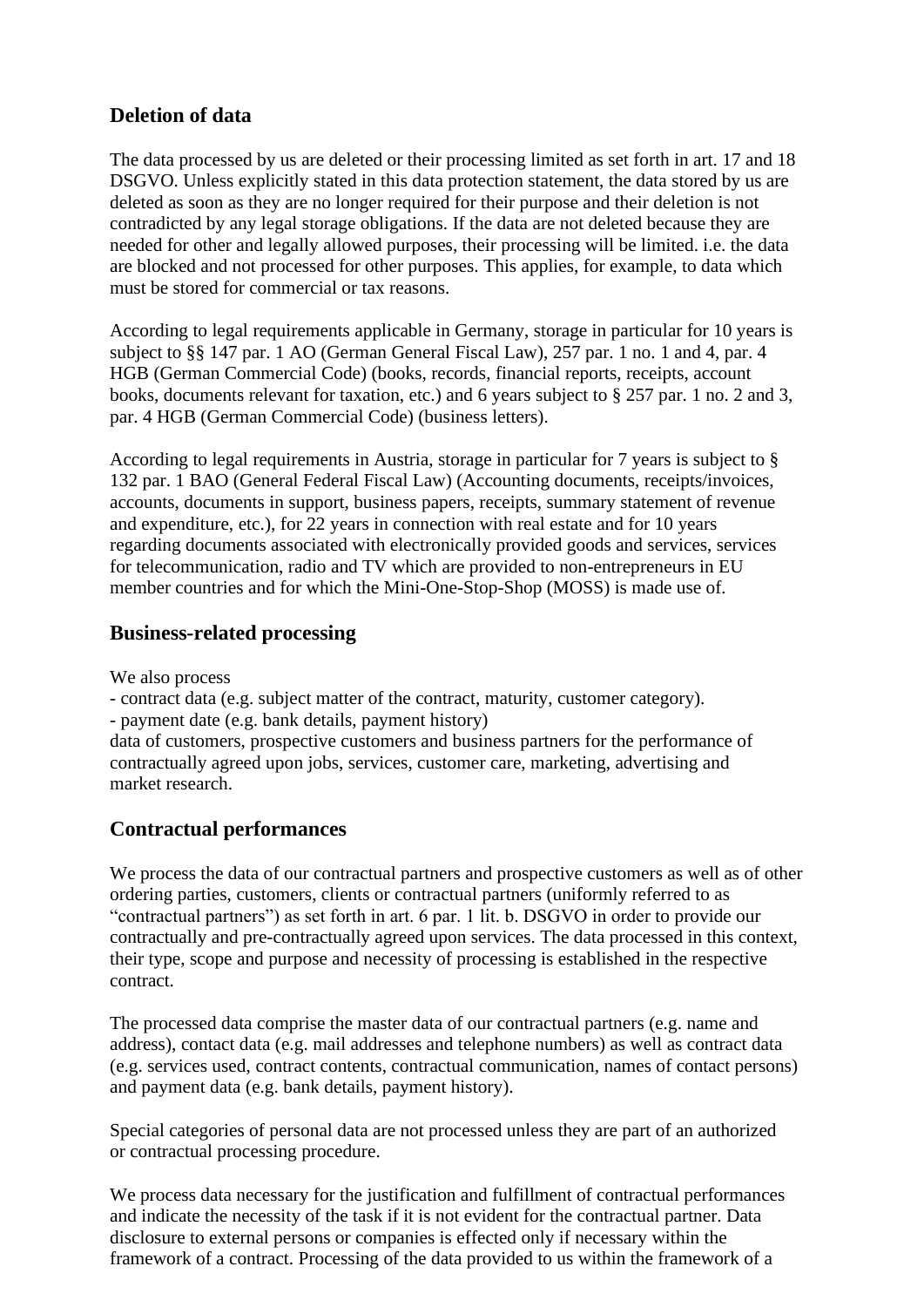contract are treated as instructed by the contracting entity and prescribed by legal requirements.

During the use of our online services we can store the IP address and the time of user action. Storage is based on our rightful interests and those of the user interested in the protection against misusage and other non-authorized use of the data. We will not forward these data to third parties unless forwarding is necessary for the pursuit of our claims as in art. 6 par. 1 lit. f DSGVO or required by law as in art. 6 par. 1 lit. c DSGVO.

The data are deleted if no longer needed for the fulfillment of contractual or legal obligations or for the management of warranty or comparable duties; the data storage requirements are checked every three years; the legal storage obligations apply.

## **Administration, financial accounting, office management, contact management**

We process data within the framework of administration tasks such as the organization of our business, financial accounting and adherence to the legal requirements, e.g. archiving. In this context, we process the same data we work with for being able to provide our contractual performances. Basis to data processing are art. 6 par. 1 lit. c. DSGVO, art. 6 par. 1 lit. f. DSGVO. Data processing concerns customers, prospective customers, business partners and website visitors. Purpose and interest in data processing lies with administration, financial accounting, office management, archiving of data, i.e. tasks which serve for the maintenance of our business transactions, execution of tasks and provision of services. The deletion of data with regard to contractual performances and contractual communication corresponds to the tasks mentioned for these processing activities.

In this regard, we disclose or transmit data to financial administrations, consultants such as accountants or auditors, fee institutions and payment service providers.

Furthermore and based on our business interests, we store information regarding suppliers, organizers and other business partners, e.g. for later contacting. These mainly businessrelated data are stored permanently.

#### **Business analysis and market research**

To run our business in an efficient manner and to identify the wishes of our contractual partners and users, we analyze the data available to us in regard to business transactions, contracts, inquiries, etc. We process master data, communication data, contract data, payment data, usage data, metadata on the basis of art. 6 par. 1 lit.f DSGVO. The persons concerned include contractual partners, prospective customers, customers, visitors and users of our online offer.

The purpose of the analyses comprises business evaluations, marketing and market research. In this context, we can take the profiles of the registered users with information e.g. the performances they made use of, into consideration. The analyses serve to increase user friendliness, to optimize our offer and to make our business more efficient. The analyses are for our use only and are not disclosed to the public unless it is an anonymous analysis with aggregated values.

If these analyses or profiles relate to persons, they are deleted or anonymized when the user cancels the contract, otherwise two years after contract conclusion. Whenever possible, overall business and general trend analyses are generated anonymously.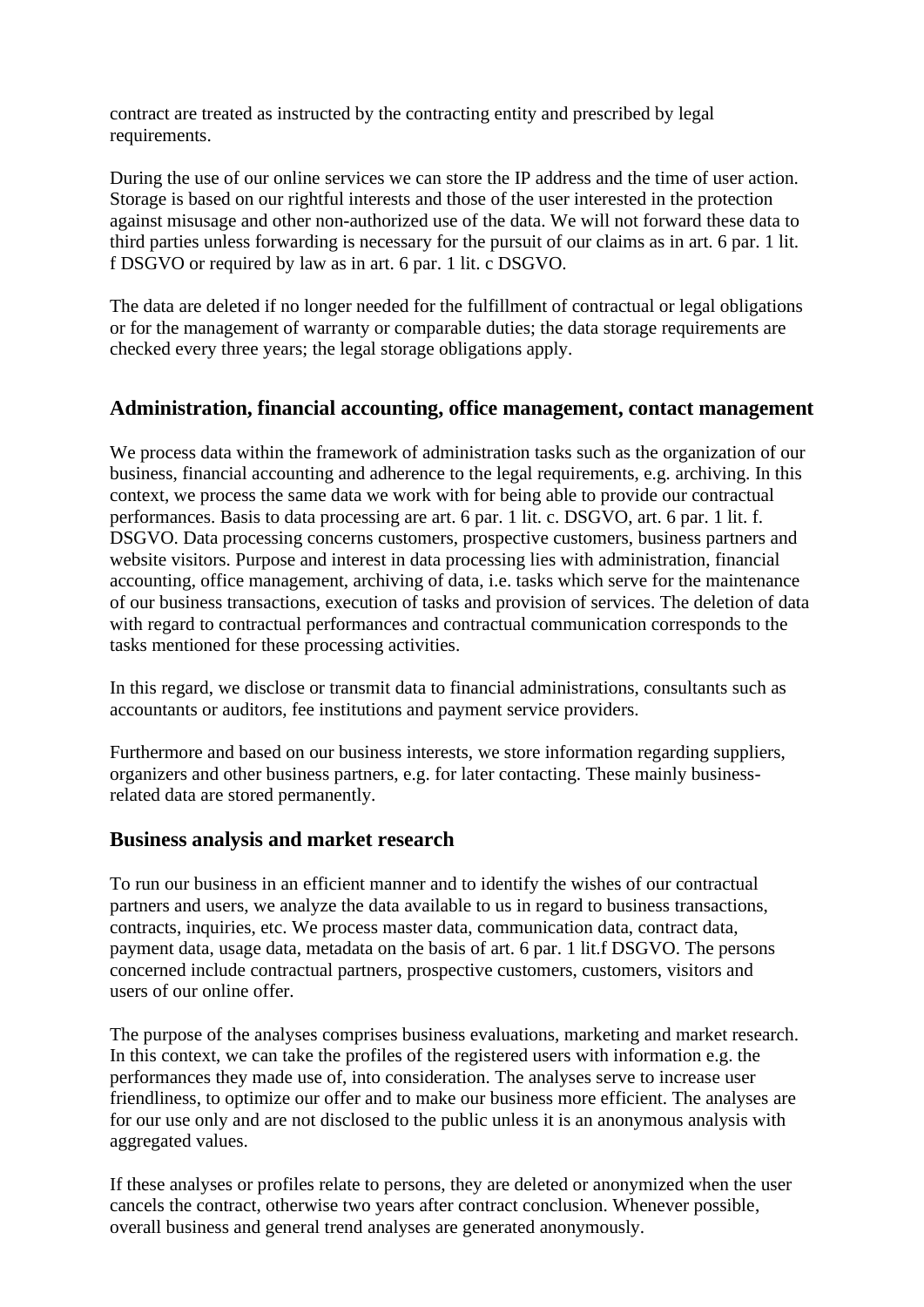# **Data protection information during the application process**

We process applicant data only for the purpose and within the framework of the application process and compliant with the legal requirements. Processing of applicant data is effected in order to fulfill our (pre)contractual obligations regarding the application process in the sense of art. 6 par. 1 lit. b. DSGVO art. 6 par. 1 lit. f. DSGVO insofar as data processing, e.g. Within the framework of legal proceedings, is necessary for us (in Germany, § 26 BDSG applies as well).

The application process requires the applicant to communicate the respective applicant data. The necessary applicant data are, insofar as we provide an online form, marked and/or result from the job descriptions; in general, such data are information on the person, mail and contact addresses, documents which are part of the application, e.g. letters, CV and certificates. Applicants may send additional information on a voluntary basis.

With the transmission of their application the applicants automatically consent to the processing of their data within the framework of their application in compliance with the type and scope explained in this data protection statement.

If, within the framework of the application process, the applicant by choice provides us with special categories of personal data in the sense of art. 9 par. 1 DSGVO, their processing in generally conform with art. 9 par. 2 lit. b DSGVO (e.g. health data such as severe disability or ethnic origin). If, within the framework of the application process, the applicant is asked to provide us with special categories of personal data in the sense of art. 9 par. 1 DSGVO, their processing in generally conform with art. 9 par. 2 lit. a DSGVO (e.g. health data if they are required for the execution of the job).

If made available, applicants can send their applications using the online form on our website. Their data are transmitted according to the latest state-of-the-art encryption practices. The applicants can also send their applications by email. It should be noted, however, that emails are not sent encrypted, i.e. the applicants themselves need to provide encryption. We cannot assume responsibility for the application transmission path from sender to reception on our server and therefore recommend using an online form or send the application by mail. Instead of sending their applications using the online form or email, the applicants can always send their applications by conventional mail.

We may process the data provided by the applicants for the purpose of their employment relationship if their application is successful. Otherwise, i.e. if their application for a job opening was not successful, the applicant data will be deleted. The applicant data are deleted also if an applicant makes use of his legal right to withdraw the application.

Unless the applicant rightfully withdraws the application, the applicant data are deleted after expiry of a period of six months so that we can respond to follow-up questions regarding the application and comply with our burden of proof from the Equal Treatment Act. Invoices regarding compensation for traveling are archived according to the tax-based requirements.

# **Talent pool**

Within the framework of their application we offer our applicants the option to become part of our "talent pool" for a period of two years and based on their consent to as set forth in art. 6 par. 1 lit.b and art. 7 DSGVO.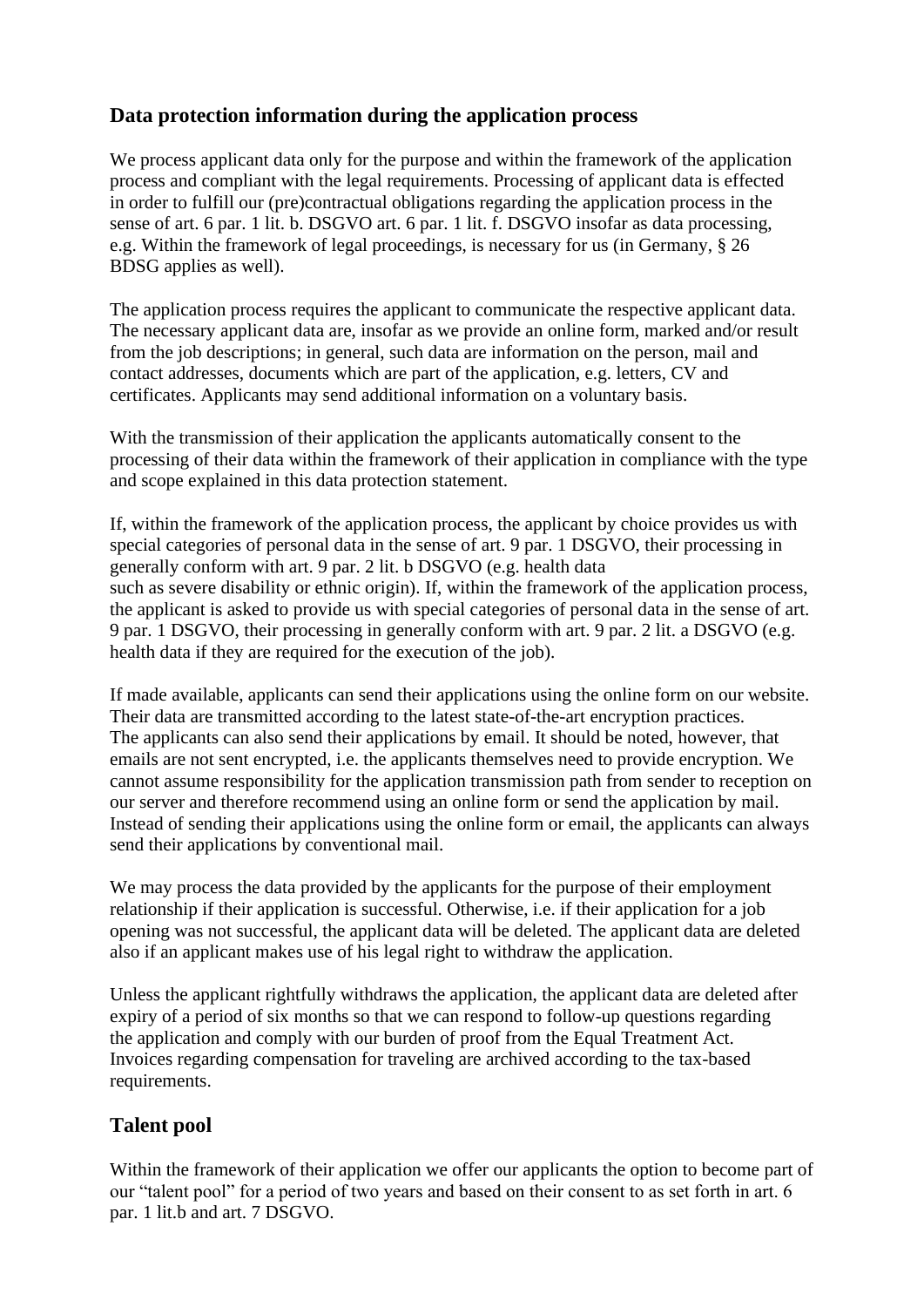The talent pool application documents are exclusively processed within the framework of future job advertisements and recruitment and will be destroyed no later than after expiry of the period. The applicants are informed that their consent to being part of the talent pool was given voluntarily, that it has no influence on the current application process and that they can revoke their consent at any time for the future as set forth in art. 21 DSGVO.

# **Establishment of contact**

When we are contacted by a user (e.g. via contact form, email, telephone or social media), the user data are processed within the framework of the contact inquiry and handling according to art. 6 par. 1 lit. b DSGVO. The user information can be stored in a Customer Relationship Management System ("CRM System") or similar inquiry organization system.

We delete the inquiries when they are no longer needed. We check the necessity every two years and adhere to the legal archiving requirements.

# **Hosting and emailing**

The hosting services we make use of serve for the provision of the following services: Infrastructure and platform services, computing capacity, storage space and database services, email transmission, security services and technical maintenance services which we use for the operation of our online offer.

In this context we and/or our hosting provider process(es) master data, contract data, context data, contract data, usage data, metadata and communication data of customers, prospective customers and visitors of our online offer on the basis or our rightful interests in the efficient and secure provision of this online offer according to art. 6 par. 1 lit. f DSGVO in connection with art. 28 DSGVO (conclusion of order handling contract).

# **Collection of access data and log files**

We and/or our hosting provider collect(s) data on the basis of our rightful interests in the sense of art. 6 par. 1 lit. f DSVGO of each access to the server providing this service (socalled server log files). Access data comprise the name of the called-up webpage, file, date and time of call, amount of data transmitted, report on the successful call, browser type and version, user operating system, referrer URL (previously visited page), IP address and inquiring provider.

For security reasons (e.g. to investigate cases of abuse or fraud), log file information is stored max. 7 days and then deleted. Data which needs to be stored longer for the purpose of evidence are exempt from deletion until final clarification of the respective case.